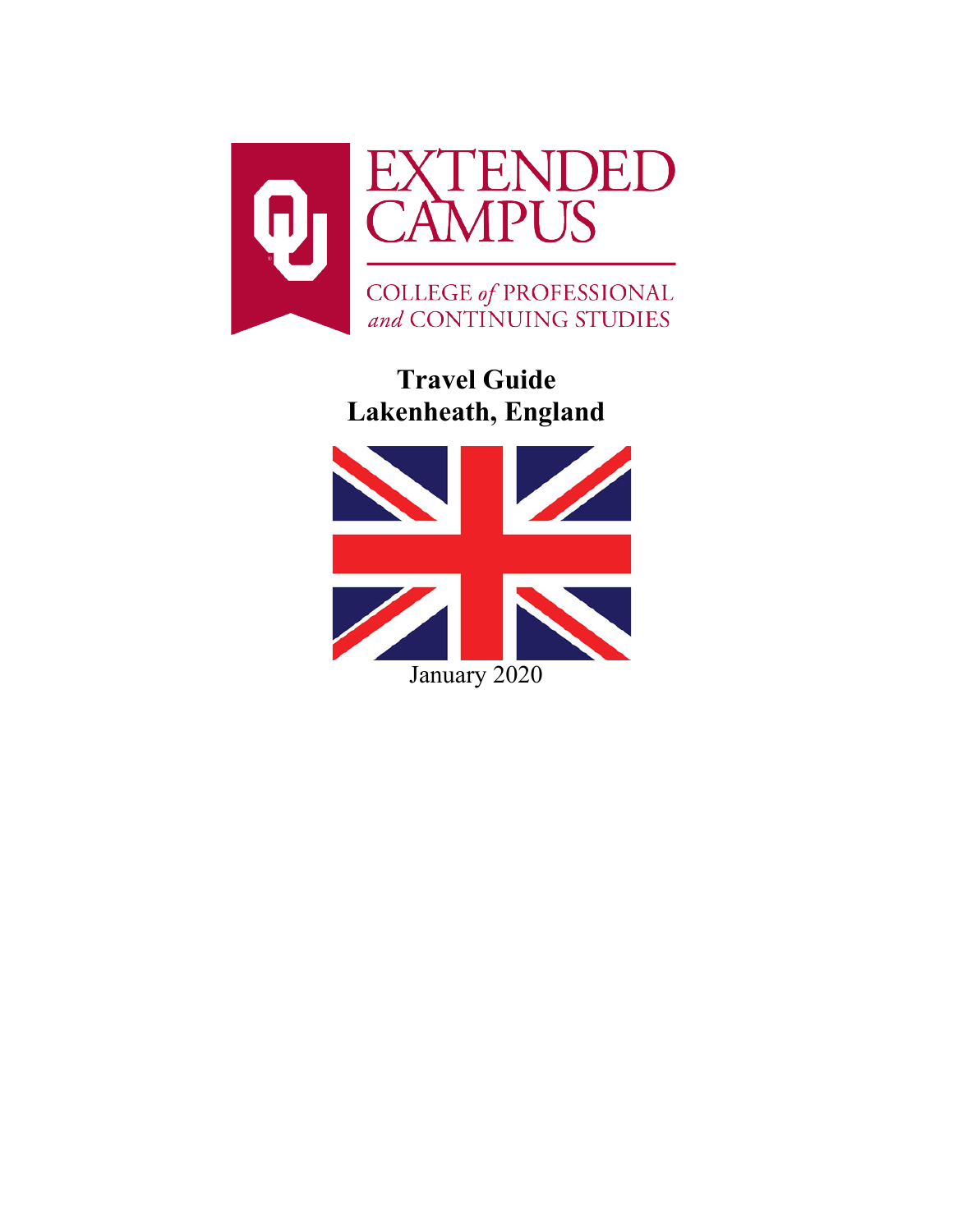# **Table of Contents**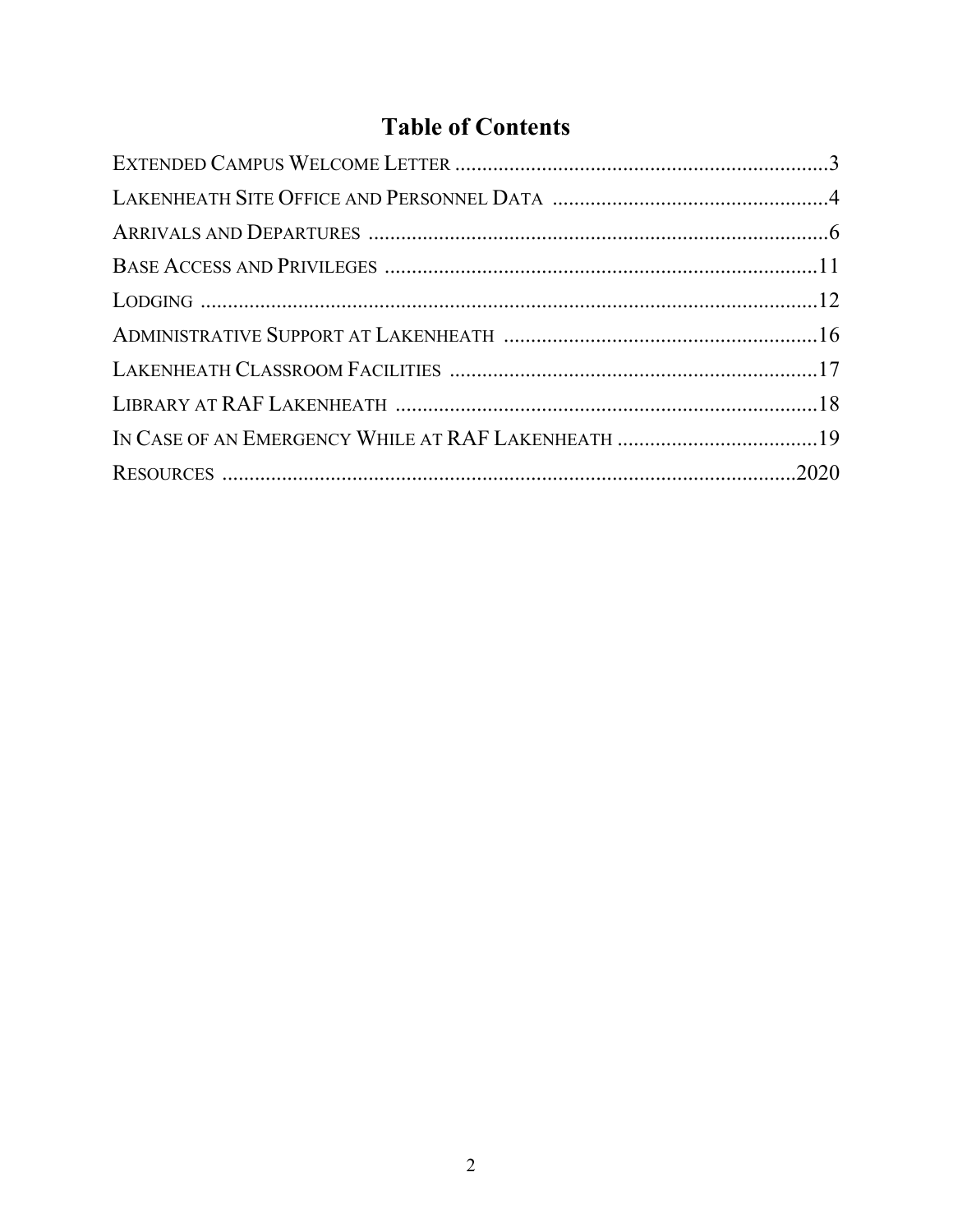# <span id="page-2-0"></span>**Extended Campus Welcome Letter**

APO AE 09461 • DSN 226-6186 • CIV 011-44-1638-52-6186 • Email [aplakenheath@ou.edu](mailto:aplakenheath@ou.edu)

Dear OU Professor,

It is a pleasure to welcome you to RAF Lakenheath, home of the 48th Fighter Wing and one of two University of Oklahoma sites in England. As the largest U.S. Air Force operated base in the United Kingdom, RAF Lakenheath covers thousands of acres. Since 1934, RAF Lakenheath has been at the center of aviation for the air forces of the United Kingdom and the United States. The 48th Liberty Fighter Wing is stationed here in support of U.S. and NATO commitments.

About 80 miles from London, RAF Lakenheath is in East Anglia, a rural area, comprised of four counties: Norfolk, Suffolk, Essex and Cambridgeshire. Historical points of interest include Ely Cathedral, Cambridge and the medieval town of Bury St. Edmunds. Abbey and castle ruins from the Middle Ages dot the landscape, and village churches allow visitors an adventure through the past.

If you are interested in exploring the area during your visit, please consider the following areas located near the base: Cambridge, Bury St. Edmonds, Lakenheath Village, Brandon, Mildenhall, and Ely. Here you will find shopping, restaurants, pubs, and lots of local culture! There are also things to do on base if you are interested in venturing out a bit closer to your lodging.

If you would like to sightsee or arrange transportation for departure, Phoenix Taxi (DSN# 226- 2306) can travel on and off-base. You can also schedule coach service via nationalexpress.com for touring and transportation from Heathrow to Mildenhall and from Mildenhall to your departure point. If you want to be prepared for the weather, the local weather is available on the following web page: [http://www.bbc.co.uk/weather.](https://exchange.ou.edu/owa/redir.aspx?C=e629b849687c4048a2b492767ede7566&URL=http%3a%2f%2fwww.bbc.co.uk%2fweather)

For your information, your class will meet on base at the Education Center (Building 948), in Room #205. It is within walking distance of your room, as are most other facilities on the base.

I hope that you will enjoy your teaching experience in the UK. Please feel free to let me know if you have any questions or if you need anything to make your stay more enjoyable.

Sincerely,

UK Area Site Director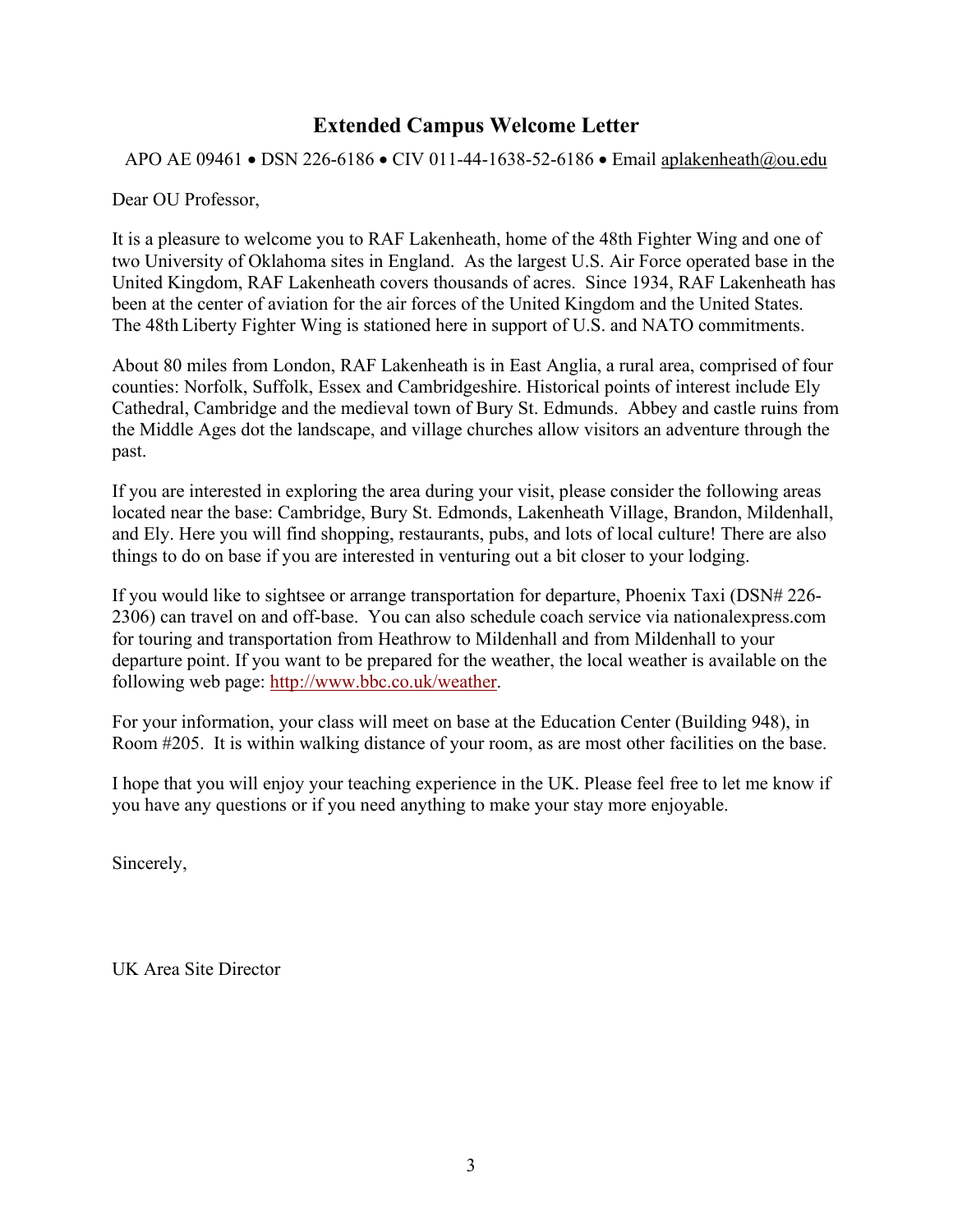# **Lakenheath Site Office and Personnel Data**

#### <span id="page-3-0"></span>**Civilian Address**

The University of Oklahoma 48 FSS/FSDE Unit 5187 RAF Lakenheath Brandon, Suffolk IP27 9PN

#### **APO Address (US Domestic Mail)**

The University of Oklahoma 48 FSS/FSDE Unit 5187 APO, AE 09461-5187

#### **Office Phone Numbers**

- From United States: 011+44-1638-52-6186
- From Europe: 00+44-1638-52-6186
- Within England: 0-1638-52-6186
- From a military/DSN phone (throughout Europe): 226-6186

#### **Email**

Site Director: [aplakenheath@ou.edu](mailto:aplakenheath@ou.edu)

#### **OU Office Hours**

Monday & Wednesday 0830-1630 (8:30am – 4:30pm) Friday: Appointment Only

#### **Education Services Officer (ESO)**

Jerome Williams

- Civilian phone (from United States): 011-44-1638-52-3707
- Military/DSN phone: 226-3707

#### **Extended Campus Site Coordinator**

Chad Manos Phone: (405) 325-1959

#### **European Contract Support Office**

Dr. Peggy Lerner, Director: [apeudirector@ou.edu](mailto:apeudirector@ou.edu) Phone: See pre-travel documents

Jessica Smith, Assistant Director: [apeuprograms@ou.edu](mailto:apeuprograms@ou.edu)

Jessica Smith, Ph.D. Site Director/ Office Manager: [apeuadmin@ou.edu](mailto:apeuadmin@ou.edu)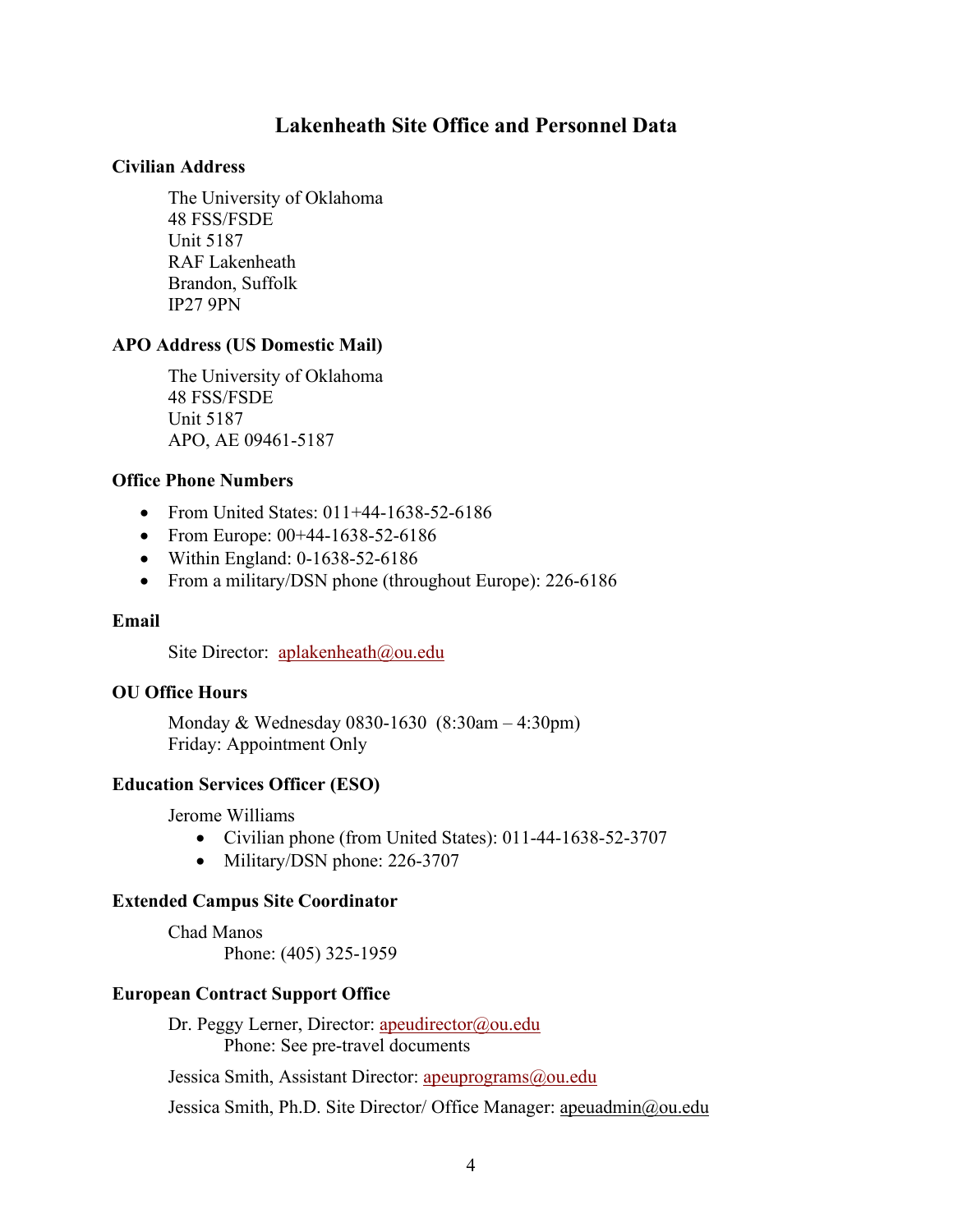Office Phone (from United States): 011-49-631-75007415 Office Phone (within Germany) 0631-75007415 Office Fax: (49) 631-75007416 **Mailing Address:** The University of Oklahoma

| <b>Mailing Address:</b> | The University of Oklahoma |
|-------------------------|----------------------------|
|                         | Attn: (enter name)         |
|                         | 48 FSS/FSDE                |
|                         | Unit 5186                  |
|                         | APO, AE 09461-5186         |
| <b>Street Address:</b>  | The University of Oklahoma |

<span id="page-4-0"></span>Mannheimer Strasse 132 67657 Kaiserslautern , Germany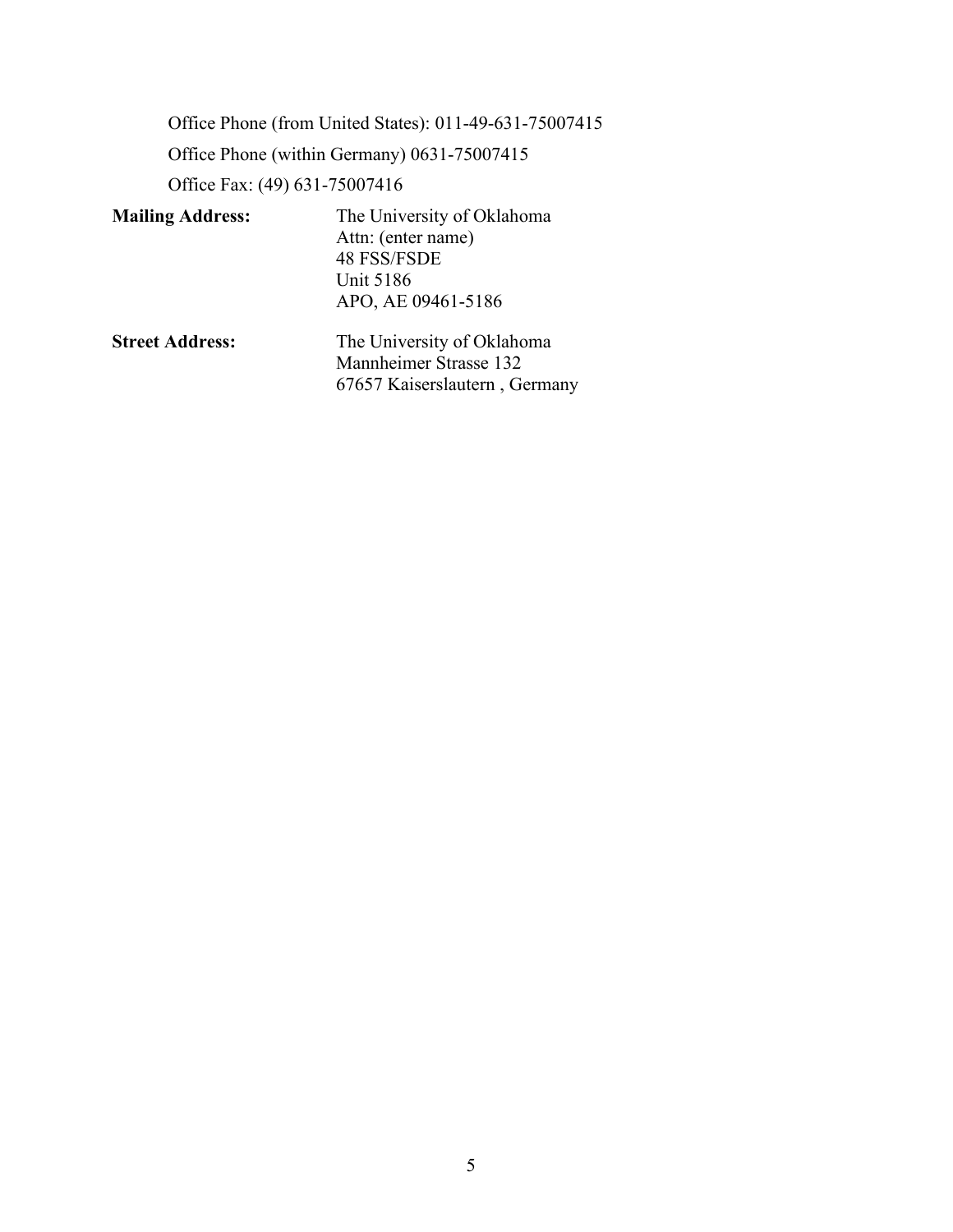# **Arrivals and Departures**

# **Arrival at Heathrow Airport (primary airport used)**

### **Disembarkation**

After you have left the aircraft, proceed to passport control. If you have not already done so, you must complete a landing card provided by your flight attendant.

# **Passport Control**

In the immigration hall, proceed to the desk that deals with your passport type ("Other Countries"). Present your passport and landing card for inspection.

# **Baggage Claim**

Proceed to the baggage claim area. Please report lost luggage immediately to the airline.

# **Customs Clearance**

Passengers arriving from outside the European Community (EC) must pass through either the Red or Green customs channels.

# **Taking the Commercial Shuttle Bus**

Use the National Express Airport Coach (bus) service. Details, times, cost, pickup points and destination can be found at [www.nationalexpress.com.](http://www.nationalexpress.com/home.aspx) If you have any problems using this website, please contact the Site Director and he/she will provide you with a step-by-step guide. To get to Lakenheath, you first must get to RAF Mildenhall. Type in "Heathrow Airport" in the "from" location field and "Mildenhall" in the "to location field, scroll to bottom of page and click on Times & Fares. Type "Heathrow Airport" in the menu and to take the correct bus, you should choose "Mildenhall" coach stop, Suffolk as your destination **not the RAF Mildenhall option.**

Regardless of your scheduled bus time, your coach (bus) service's destination will be Norwich*,* which is posted on the front of the bus, with a stop at Mildenhall Village. A taxi stand is at the drop-off point in the village for onward travel to RAF Lakenheath, Liberty Lodge Billeting. A taxi will be unnecessary in most instances, since a Site Director must accompany you onto base, and so will pick you up directly from the Coach stop. As such, please note that it will be VERY important to contact the Site director regarding arrival time to Mildenhall Village. National Express Service is the recommended service when flying into Stansted, Heathrow, or Gatwick Airports for eventual arrival in the RAF Mildenhall/RAF Lakenheath area. Departure times for the bus range 24 hours a day. The bus journey time will vary greatly depending on what time you're departing the airport. It could take as little as approximately 2 and one half hours or as much as nearly five hours. The difference is due to stops in London and/or Stansted Airport on the way to Mildenhall Village. Please allow 60-90 minutes after you depart the plane on arrival to clear customs when planning your bus schedule.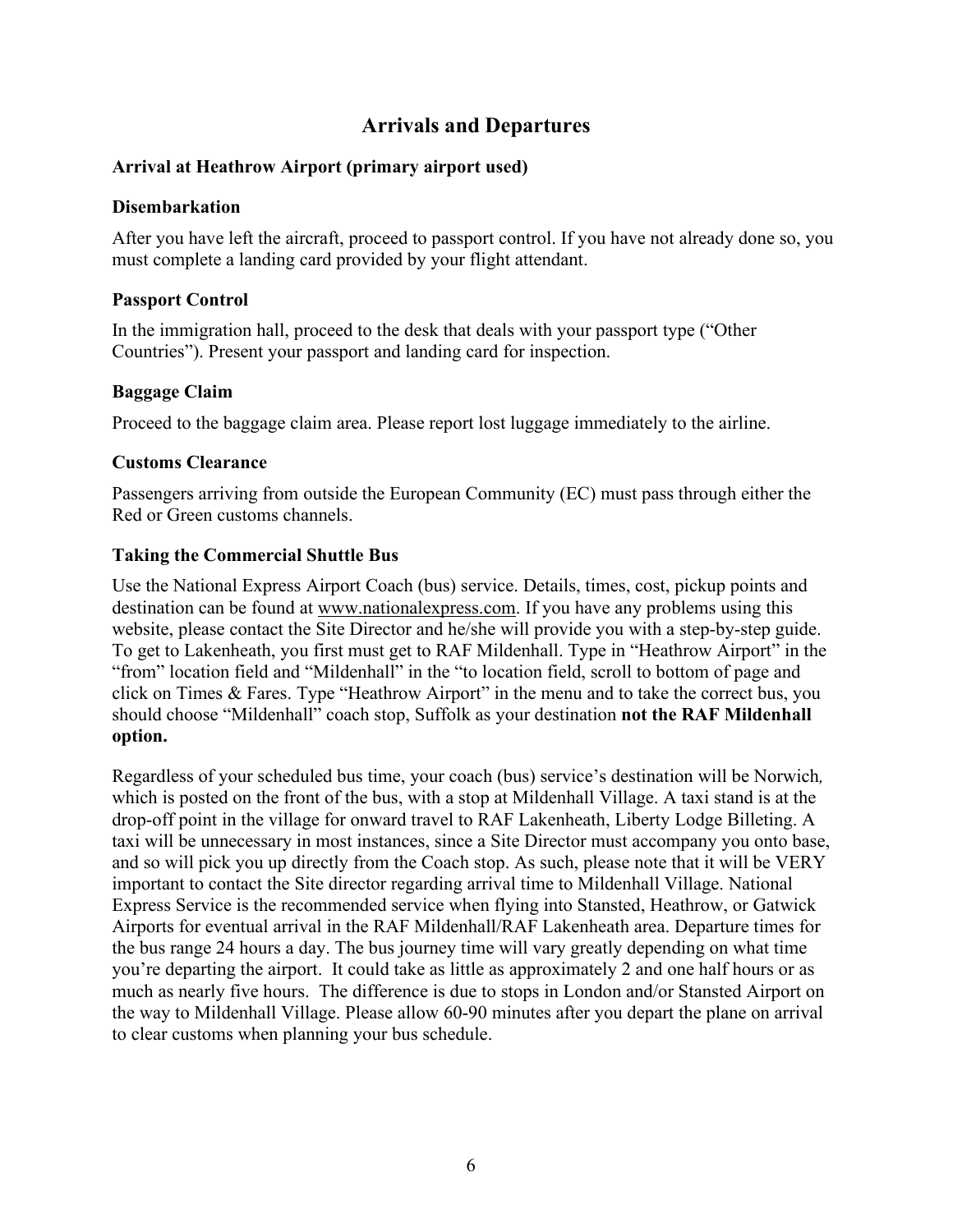# **To Change Money**

There are Bureau de Change and bank services at all Heathrow terminals. It is unlikely that you will need British pounds before your arrival unless you plan to take a cab from the Mildenhall Bust station to Base. At RAF Lakenheath, you can use your ATM card to obtain dollars and pounds at any time.

**Please Note:** If you choose to take a taxi from the coach stop, the Site Director must meet you at the gate to escort you onto the base. Therefore, if you are arriving after office hours, you MUST notify the Site Director in advance so they are available to meet you. Otherwise, you may have to stay off-base for the first night.

# **Arrival at Gatwick Airport (used for connecting from other sites)**

# **Disembarkation**

Once you have left the aircraft, follow the 'Baggage Reclaim' signs that will lead to the immigration hall. An Inter-terminal rapid transit links the North and South Terminals. The transit is free and runs every three minutes on its journey of two minutes.

- **North Terminal:** British Airways, Delta Airlines.
- **South Terminal:** Air France, Air UK, American Airlines, Continental Airlines, Northwest Airlines, TWA, and Virgin Atlantic.

# **Passport Control**

In the immigration hall, proceed to the desk that deals with 'Other Countries' passports. You must complete a landing card provided by your flight attendant. Handling agent representatives can provide a card if you did not receive one on the aircraft.

# **Baggage Claim**

In the seating area after Passport Control, look for your flight number on one of the television monitors. The message will let you know when your baggage is ready to collect. Free trolleys are available in both terminals.

# **Customs Clearance**

You must clear customs after you claim your baggage. Please use Red Point to declare goods and the Green Channel if you have nothing to declare in excess.

# **Taking the Commercial Shuttle Bus (referred to as 'coach' in UK)**

Use the National Express Airport Coach (bus) service. Details, times, cost, pickup points and destination can be found at [www.nationalexpress.com.](http://www.nationalexpress.com/home.aspx) If you have any problems using this website, please contact the Site Director and he/she will provide you with a step-by-step guide. To get to Lakenheath, you first must get to RAF Mildenhall. Type in 'Gatwick' in the 'from location field' and 'Mildenhall' in the 'to destination field,' scroll to bottom of page and click on Times & Fares. To take the correct bus, you should choose the Mildenhall, coach stop, Suffolk option and NOT the RAF Mildenhall option. Regardless of your scheduled bus time, your coach (bus) service's destination will be Norwich*,* which is posted on the front of the bus, with a stop at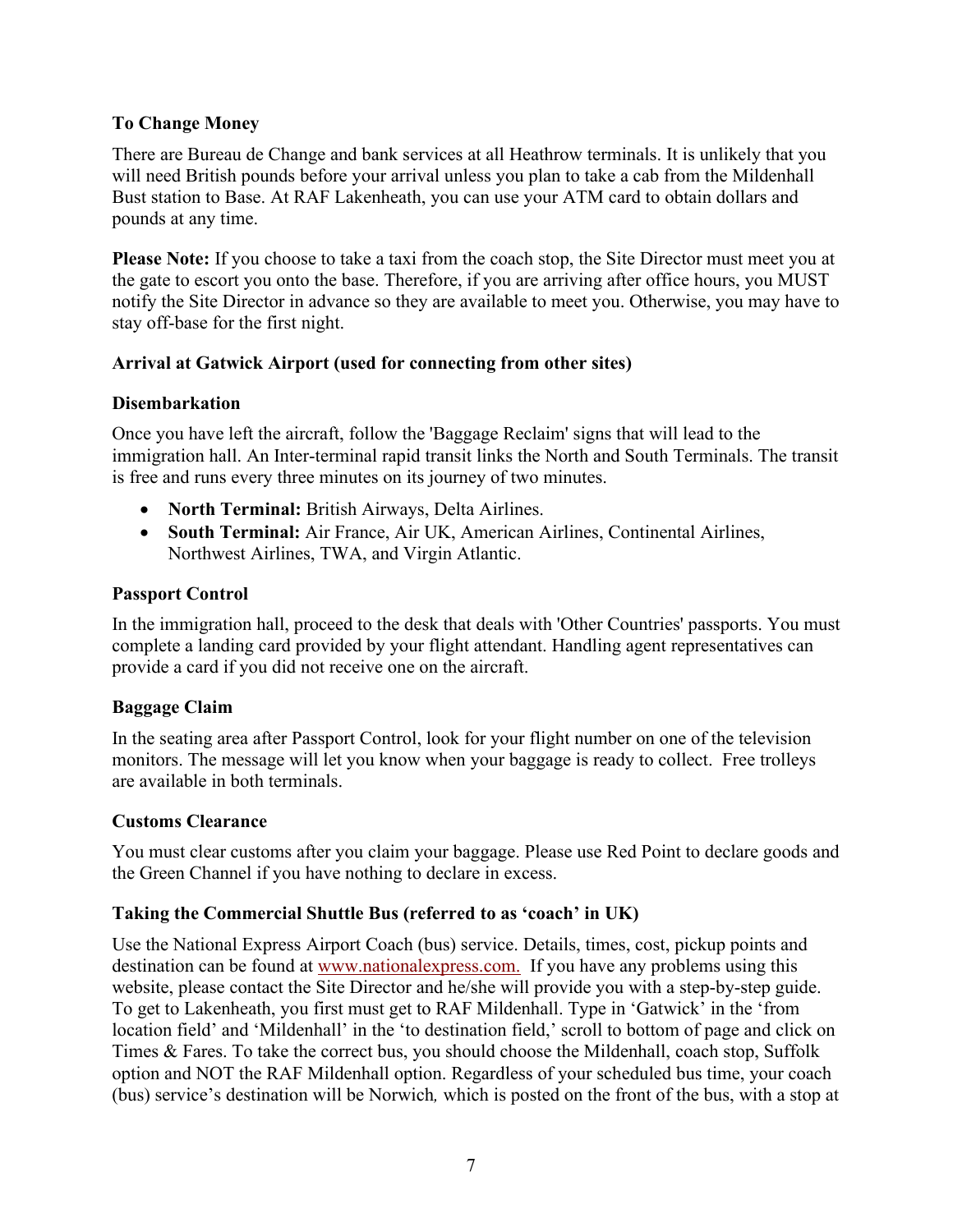Mildenhall Village. A taxi stand is at the drop-off point in the village for onward travel to RAF Lakenheath*,* Liberty Lodging. A taxi will be unnecessary in most instances however, since a Site Director will pick you up directly from the coach stop. As such, please note that it will be VERY important to contact the Site Director regarding arrival time to Mildenhall Village. National Express Service is the recommended service when flying into Stansted, Heathrow or Gatwick Airports for eventual arrival in the RAF Mildenhall/RAF Lakenheath area.

The bus journey time will vary greatly depending on what time you're departing the airport. It could take as little as approximately three hours or as much as nearly five hours. The difference is due to stops in London and/or Stansted Airport on the way to Mildenhall Village. Please allow 60-90 minutes after you depart the plane on arrival to clear customs when planning your bus schedule. Departure times for the bus range from 0420 to 2230. Please allow at least 90 minutes to clear customs when planning your bus schedule.

# **To Change Money**

There is a Bureau de Change throughout both terminals. It is unlikely that you will need British pounds before your arrival at Mildenhall. You can use your ATM card to obtain dollars and pounds at any time at RAF Lakenheath.

**Please Note:** If you choose to take a taxi from the coach stop, the Site Director must meet you at the gate to escort you onto the base. Therefore, if you are arriving after office hours, you MUST notify the Site Director in advance so they are available to meet you. Otherwise, you may have to stay off-base for the first night.

# **Arrival at Stansted Airport (sometimes used if traveling from within Europe)**

# **Disembarkation**

After you leave the aircraft, follow the signs for "Baggage Reclaim." The transit system will take you to Immigration Hall; journey time is 2 minutes.

# **Passport Control**

Go to the desk dealing with your passport type (e.g., "Other countries" or Non-EU"); complete a landing card provided by the flight attendant.

# **Baggage Claim**

When your flight number appears on one of the displays, note the Baggage Reclaim unit that will carry your luggage. Free trolleys are available.

# **Customs Clearance**

Use the Red Channel if you have goods to declare; use the Green Channel if you have nothing to declare.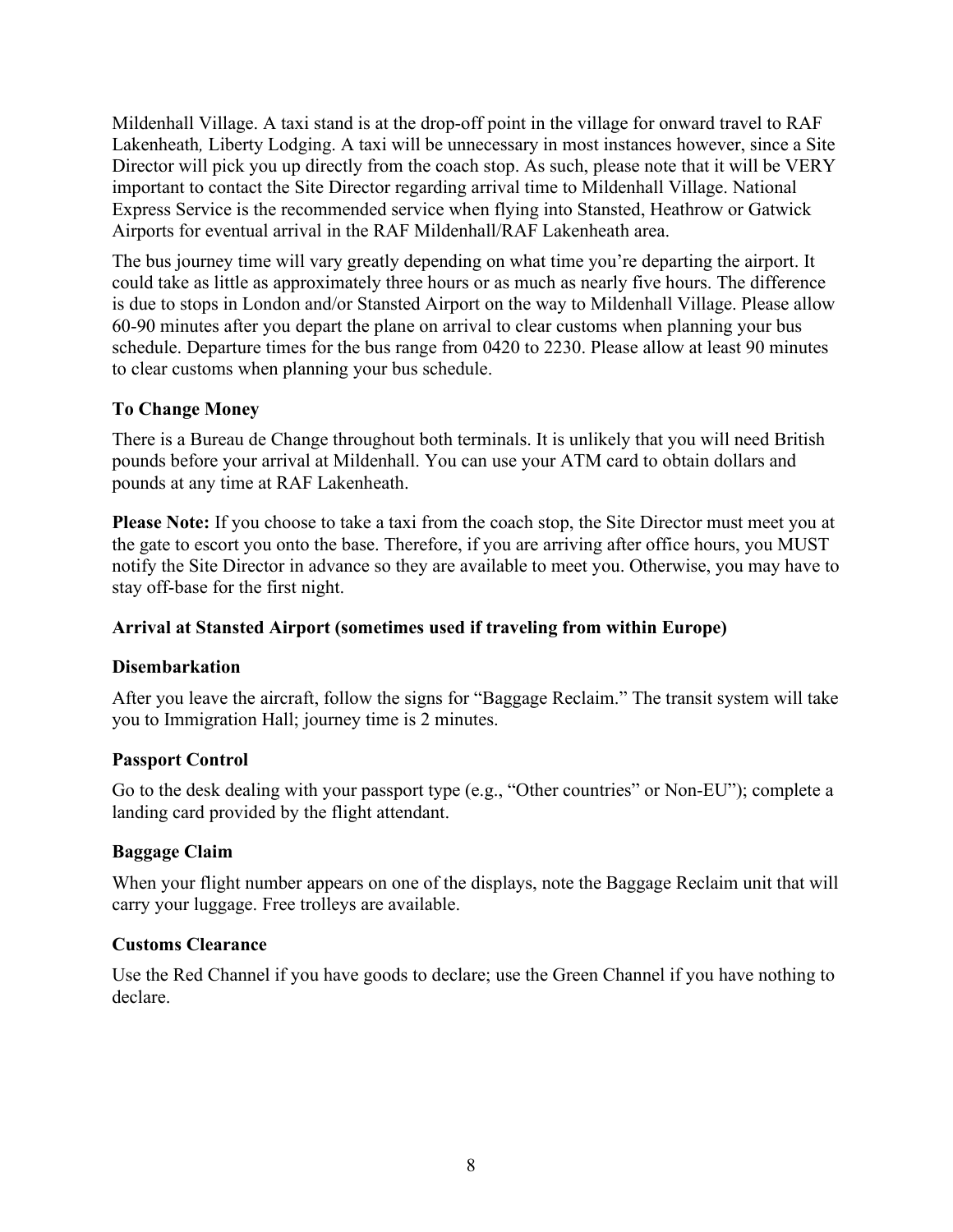### **Taking the Commercial Shuttle Bus**

Use the National Express Airport Coach (bus) service. Details, times, cost, pickup points and destination can be found at [www.nationalexpress.com.](http://www.nationalexpress.com/home.aspx) If you have any problems using this website, please contact the Site Director and he/she will provide you with a step-by-step guide.

To get to Lakenheath you must first go to RAF Mildenhall. Type in 'Stansted' in the 'from location field' and 'Mildenhall' in the 'to destination field,' scroll to bottom of page and click on Times & Fares. To take the correct bus, you should choose the Mildenhall, coach stop, Suffolk option and NOT the RAF Mildenhall option. Regardless of your scheduled bus time, your coach (bus) service's destination will be Norwich*,* which is posted on the front of the bus, with a stop at Mildenhall Village.

A taxi stand is at the drop-off point in the village for onward travel to RAF Mildenhall, Liberty Lodge Billeting. A taxi will be unnecessary in most instances, since a Site Director will pick you up directly from the coach stop. As such, please note that it will be VERY important to contact the Site Director regarding arrival time to Mildenhall Village. National Express Service is the recommended service when flying into Stansted, Heathrow or Gatwick Airports for eventual arrival in the RAF Mildenhall/RAF Lakenheath area.

Departure times for the bus range 24 hours a day. The bus journey runs just over an hour**.** Please allow approximately 60 minutes to clear customs when planning your bus schedule.

# **To Change Money**

There are Bureau de Change is located between the Departures and International Arrivals Concourses. It is unlikely that you will need British pounds before your arrival. at RAF Lakenheath, you can use your ATM card to obtain dollars and pounds at any time.

**Please Note:** If you choose to take a taxi from the coach stop, the Site Director must meet you at the gate to escort you onto the base. Therefore, if you are arriving after office hours, you MUST notify the Site Director in advance so they are available to meet you. Otherwise, you may have to stay off-base for the first night.

# **Departure from Heathrow Airport**

#### **Arrival by Bus at Airport**

Most bus (coach) services arrive at the Central Coach Station, please follow the signs to Terminal 3 (Main International Departures Terminal) unless flying British Airways, in which case you will make your way to Terminal 4.

#### **Passport Control**

HM (Her Majesty's) Immigration officials will examine passports before passengers proceed to the boarding gate.

#### **Security**

Airport security is very tight. You will be asked questions about your luggage, and all hand baggage may be x-rayed and/or hand searched. An additional security check is completed and random searches of passengers and luggage can also be expected.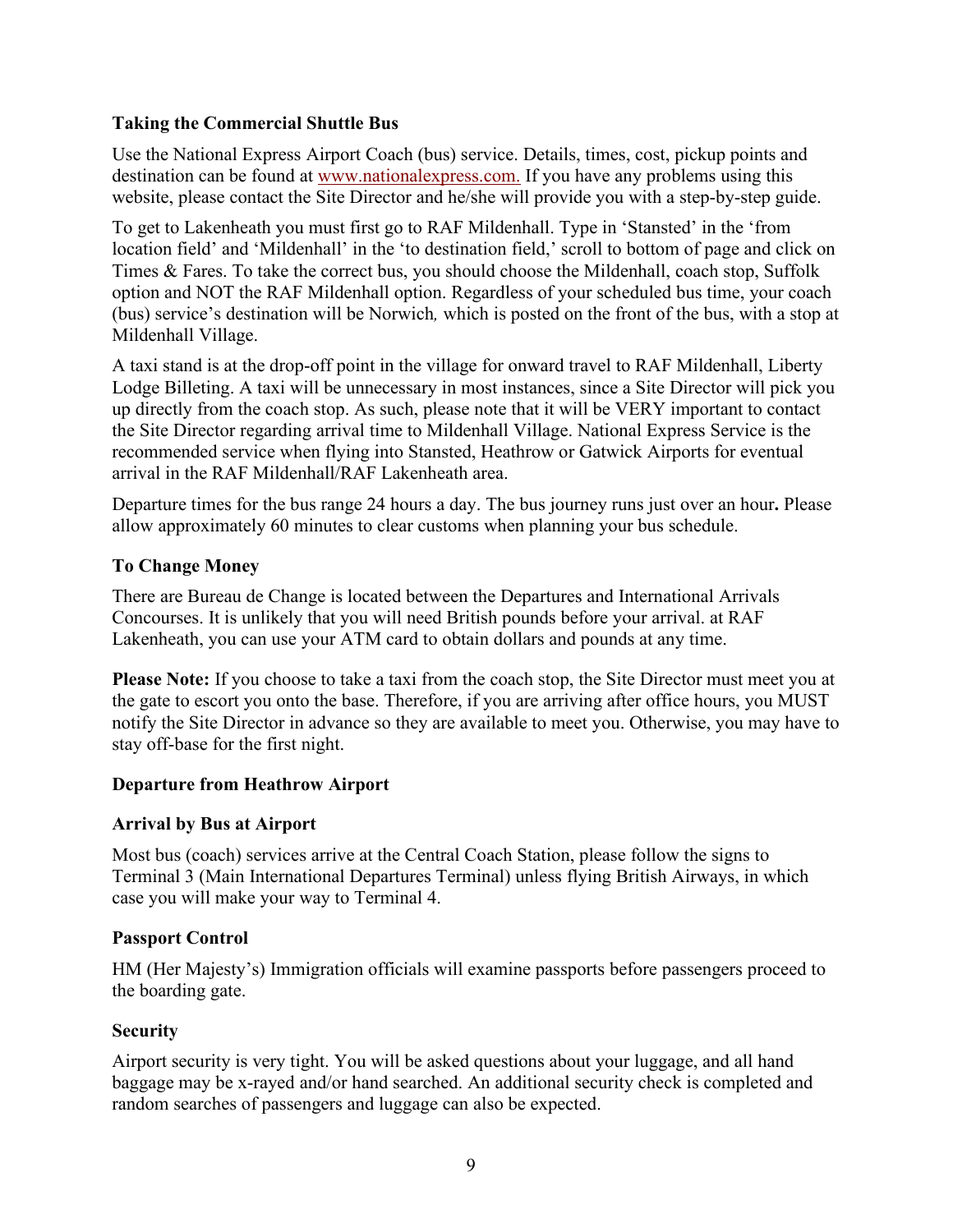# **Departure from Gatwick Airport**

# **Arrival by Bus at Airport**

All bus (coach) services are located on the ground floor of the South Terminal. Most international flights will depart out of the South Terminal. A shuttle bus runs between South and North if you'll be departing from the North Terminal. Please double check your departure terminal.

# **Check-In**

Present ticket and passport. Baggage will be weighed and transferred to the aircraft. A boarding card will be issued.

# **Passport Control**

After the security check, HM Immigration officials will inspect your passport.

### **Security**

Before entering the departure lounge, airport security will inspect your boarding card. A security search, to include x-ray inspection of hand luggage, will follow.

# **Boarding**

Television monitors list flight departures (boarding time and gate number). **No flight announcements are made.** At this time, be at your departure gate no less than 45 minutes before departure as boarding will commence.

# **Departure from Stansted Airport**

# **Arrival by Bus at Airport**

The bus (coach) station is in front of the terminal forecourt; reach the terminal by pedestrian subway then take the lift (elevator), escalator or ramp. Signs are posted throughout the arrival area- follow directions on signage.

# **Check-In**

Flight departure information (flight number, destination, and check-in desk number) is displayed at the forecourt end of the check-in islands. Check in closes promptly 45 minutes prior to your flight.

# **Passport Control**

After the security check, HM Immigration officials will inspect your passport.

#### **Security**

Before entering the International Departures Lounge or the Domestic Departures Channel, passengers must pass through a security check area. Boarding cards must be shown.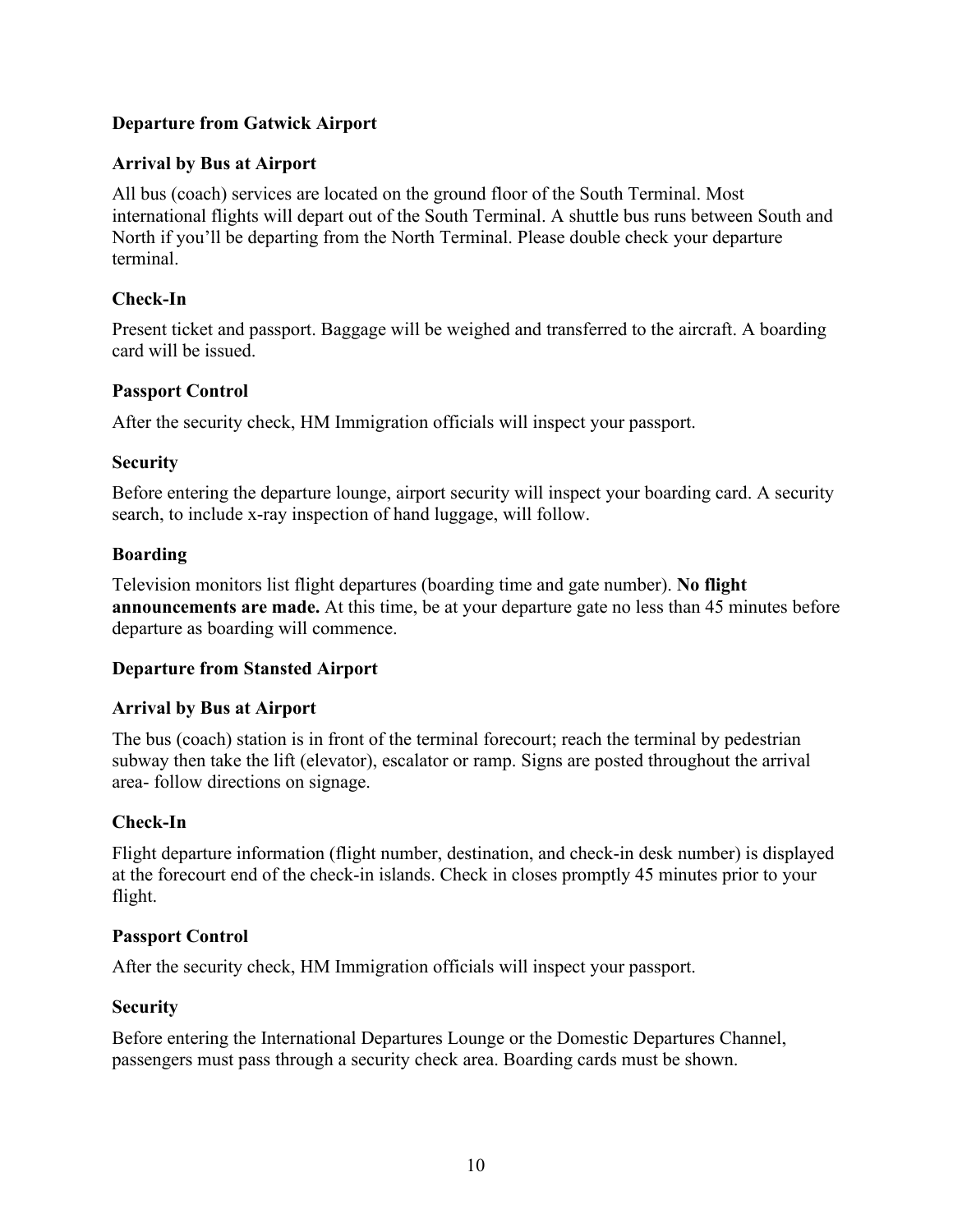### **Coach Station Locations**

### **Heathrow Airport:**

If arriving at Heathrow, Terminal 1-3, go to the Central Coach (bus) Station for tickets and departure on National Express Coach Service 727.

If arriving at Heathrow, Terminal 4, go to the Coach Station for tickets and departure at Stops 9 or 10 for National Express Bus Service 727

### **Gatwick Airport:**

Those arriving at Gatwick may arrive at two different areas.

If you land at the north terminal, to Ground Level, Stop 2 for National Express Coach (bus) Service 727.

Those landing at the south terminal need to come out of the international arrival's area through the baggage claim area and through customs.

After leaving customs, make an immediate right turn, and go toward the travel and information center.

Once there, make an immediate left and look for signs "To parking and ground transportation". It will be straight ahead of you. This will take you outside to the ground transportation area. Go down the steps where you will arrive at the coach station/departure, Stop 4 for National Express Bus Service 727.

# **Stansted Airport:**

Follow the signs for Ground Transport/Coach Station/Departures just outside the airport for National Express Coach (bus) Service, with the destination posted as Norwich. (Please see note in 'Arrival at Stansted Airport' section above.)

# **Base Access/Privileges**

By contract, we must have those who are here to teach go through the established procedure for access. These procedures, because of current security needs, necessarily change with or without notice to us. We appreciate your understanding that we are informing and preparing ourselves for your in-processing to the best of our ability. As well, you must be supported with privileges so that health care, legal assistance, and other services can be provided in cases of emergency. We are advised to notify the travel and contract support offices, if anyone attempts to opt out of this. We are living in times of very high security concerns and we must follow these guidelines or we will not be in contract compliance.

A valid, non-expired passport is required for base access on RAF Lakenheath.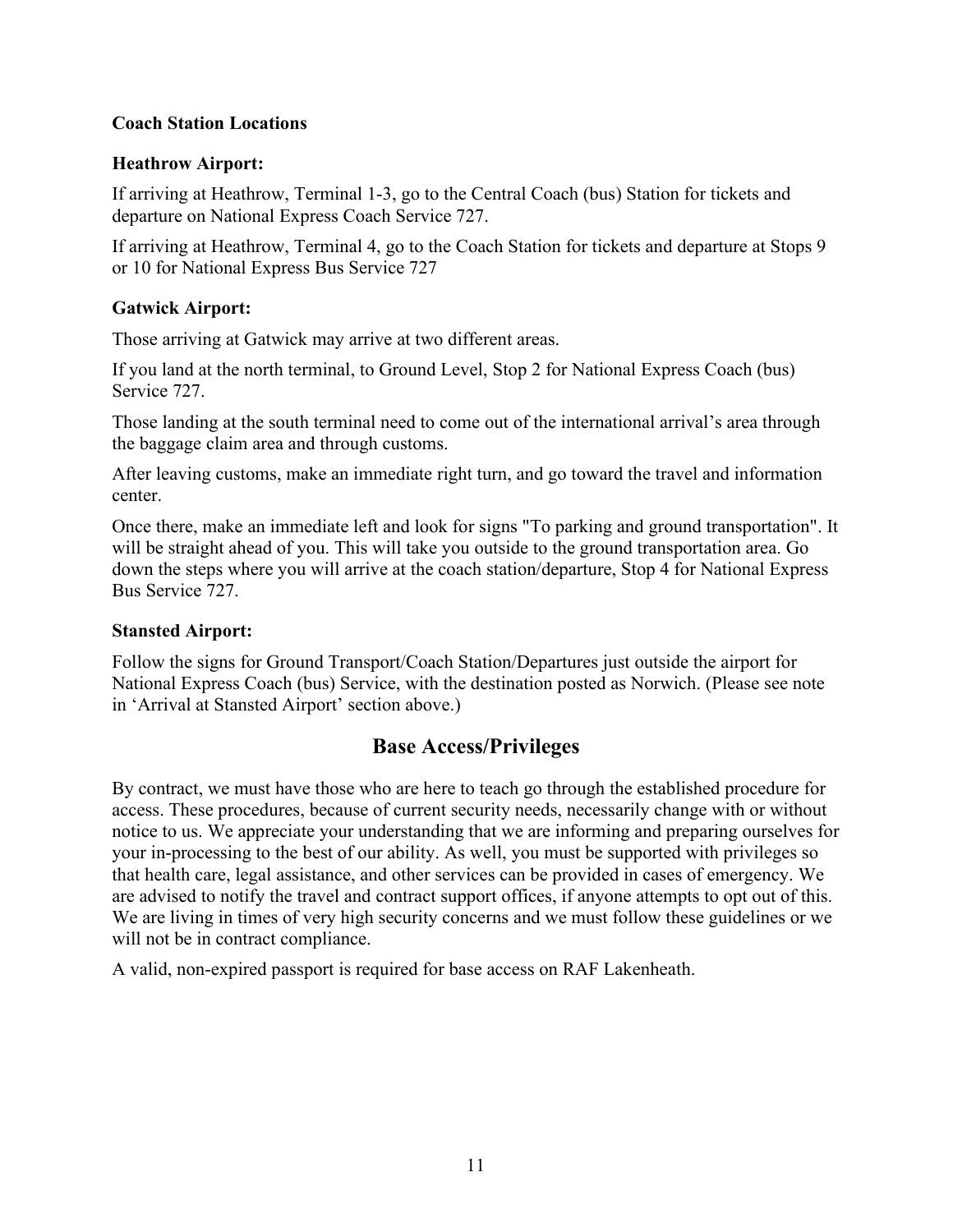# **Lodging**

# <span id="page-11-0"></span>**Liberty Lodge (primary lodging)**

### **Location**

Bldg. 955 RAF Lakenheath

# **Mailing Address**

48 FSS / SVML APO, AE 09461

# **Phone**

- From United States: 011-44-1638-52-6700
- From Europe: (International Access Code) +44-1638-52-6700
- Within England: (01638) 52-6700
- From a military/DSN phone: 226-6700

# **FAX**

- From a civilian phone: (01638) 52-6717
- From a military/DSN phone: 226-6717

# **Check-in Time**

1400 (2:00 pm). Late check-in is available, but must be paid in advance with credit card for room to be held after 1800. Storage area available for luggage.

# **Check Out Time**

•  $1100 (11:00 am)$ 

# **Typical Room Assignment and Cost per Night**

• Standard Room (Double): \$148.00

# **Methods of Payment Accepted**

- U.S. Cash
- U.S. Personal Checks
- U.S. Traveler's Checks
- Local Cash Currency (pounds)
- MasterCard/Eurocard/VISA

# **Beds in Typical Room Assignment**

One double bed (some rooms have two twins)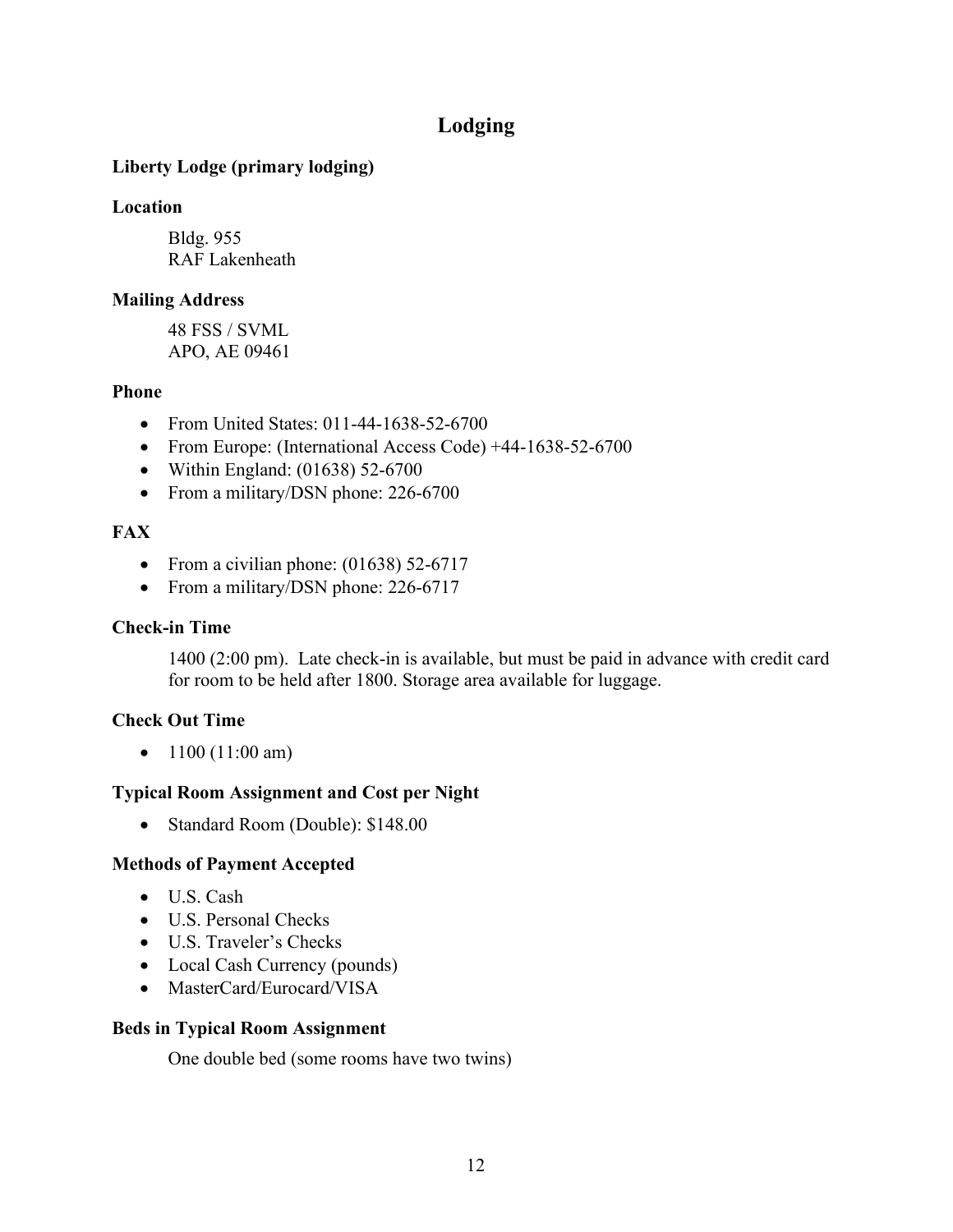### **Amenities in Typical Room Assignment**

- Alarm Clock
- Bar
- Telephone (military)
- Coffee Maker
- Telephone (commercial/civilian)
- VCR/DVD player
- Desk/Chair
- Television; local programs
- Fan
- Toiletries (soap, shampoo, etc.)
- Radio
- Iron & Ironing Board
- Kitchenette
- Microwave Oven (kitchen)
- Wash/face cloth
- Mini-Refrigerator (kitchen)

#### **Bathroom Facilities in Typical Room Assignment**

Private tub and shower, wash basin and toilet

#### **Electricity in Room**

110 volt and 220 volts

#### **Facilities within Liberty Lodge**

- Laundry room
- Public civilian telephone
- Ice Machine
- Military telephone
- Purchase of incidentals
- AT&T or MCI phone (access through desk)
- Video tape rental
- 24-hour desk service

#### **Smoking Policy**

Smoking is not allowed anywhere in the facility. Designate smoking areas are outside.

#### **Facilities within Walking Distance of Liberty Lodge:**

- Education Center/OU office (Bldg. 978)
- Usual class location (Bldg. 978)
- Primary breakfast facilities (Burger King, bowling alley, Starbucks, Rugby's)
- Closest full-service restaurants (Enlisted Club, Liberty Club)
- Closest fast-food restaurant (Burger King, Charley's Subs, Pizza Hut)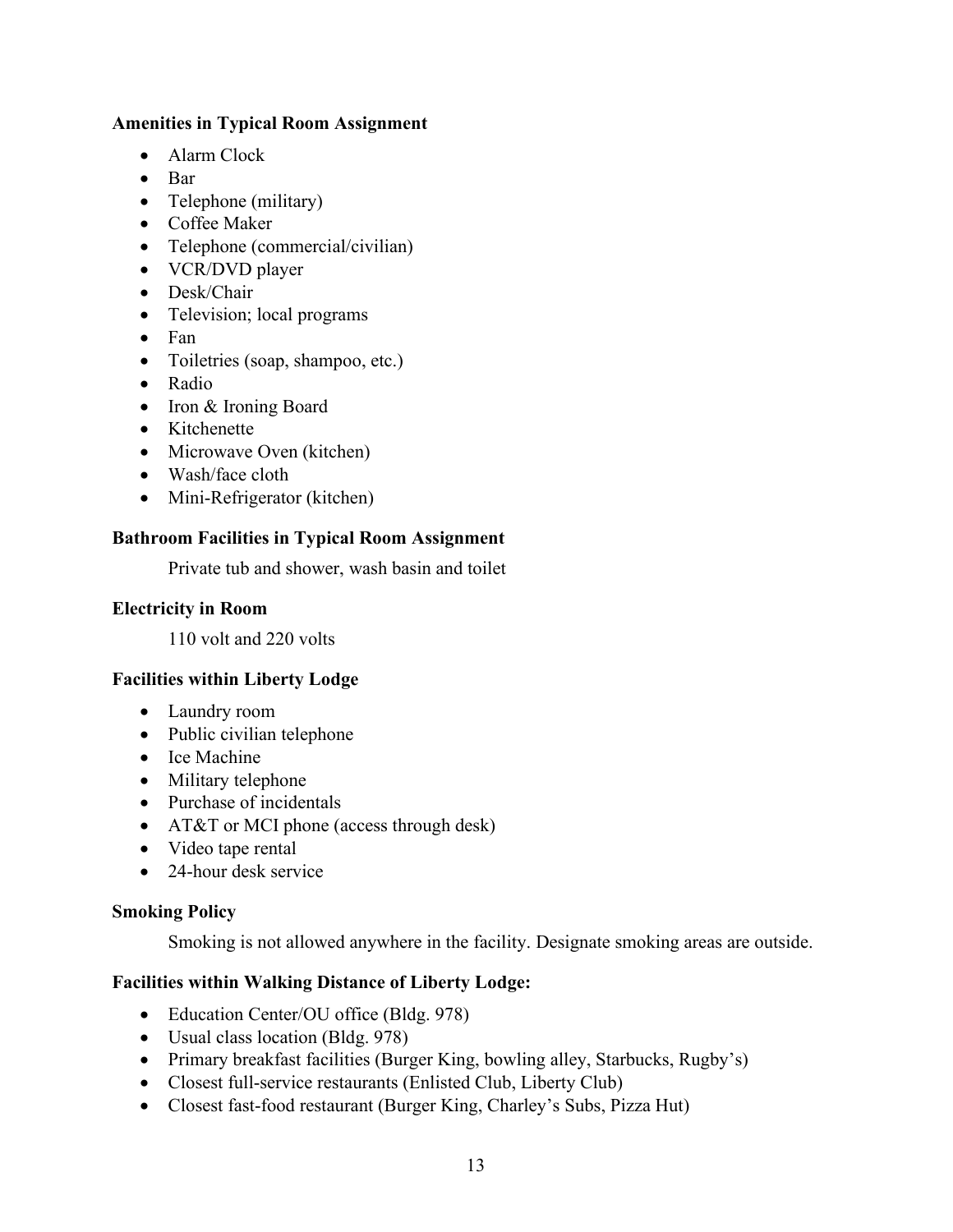#### **Policies Regarding Reservations and Room Assignments**

#### Reservations:

Reservations are for official purposes only and are made by the Site Director. Spouses may not stay in billeting.

Check in:

Room assignments are made daily.

"Bumping":

Once reservations are made, "bumping" is a last resort; however, alternate accommodations will be made. Billeting is assigned per USAF regulation; a "priority placement" system is in operation.

Policies Regarding Accompanying Persons

Spouses and children and non-related companions may not stay in billeting or have access to the base. Please inform the Site Director as soon as possible about accompanied family members and guests. Faculty with other traveling companions may request alternate accommodations be booked in the secondary lodging facility. Faculty will be responsible for finding accommodations outside of lodging listed.

#### <span id="page-13-0"></span>**Riverside House Hotel (secondary lodging)**

#### **Location**

Mildenhall

#### **Mailing Address**

17 Mill St. Mildenhall, Suffolk IP28 7DP

#### **Phone**

- From United States:  $011+44-1638-71-7274$
- From Europe:  $00 + 44 1638 71 7274$
- From Within England: (0-1638) 71-7274

#### **Check-in Time**

After 1500 (3:00 pm). Late check-in is available with prior notification.

#### **Check-out Time**

1000 (10:00 am)

#### **Typical Room Assignment and Cost per Night**

• Single/Double: £95 (additional rooms may be required dependent on the number of people in the party, please contact Site Director with details if more than one person will be arriving).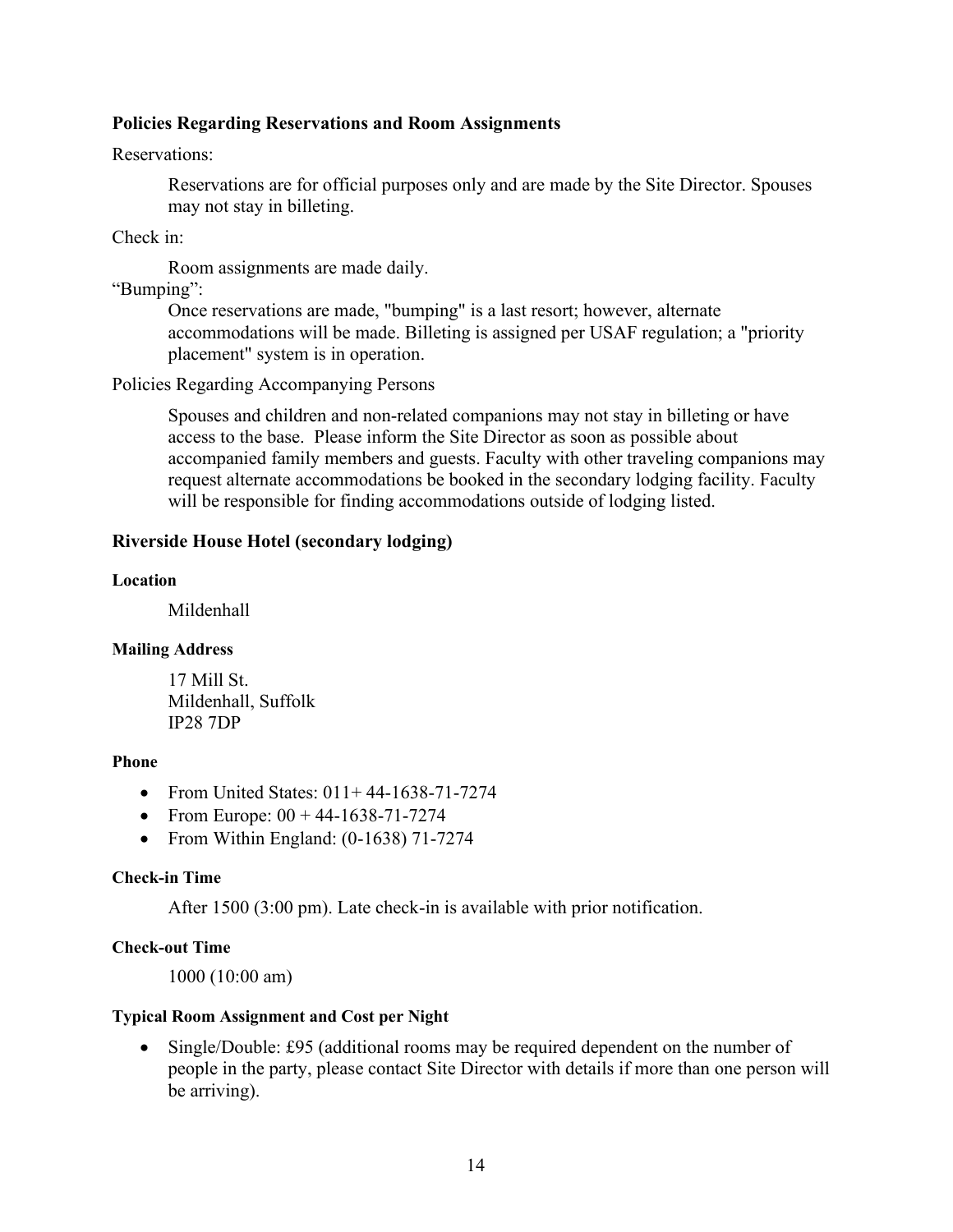#### **Methods of Payment Accepted**

- Local Cash Currency (pounds)
- MasterCard
- VISA

#### **Beds in Typical Room Assignment**

One single or one double/queen.

#### **Amenities in Typical Room Assignment**

- Telephone
- Coffee/Tea maker
- A/C Unit
- WiFi
- TV

#### **Bathroom Facilities in Typical Room Assignment**

Private tub and shower, wash basin and toilet

#### **Electricity in Room**

220 volt only (transformer required for 110 volt appliances; special U.K. plug adapter required for dual voltage appliances)

#### **Facilities within Riverside House Hotel**

- Public civilian telephone
- Breakfast (included in room cost)
- Bar/Restaurant/Lounge

#### **Smoking Policy**

Smoking is allowed in designated areas outside of the facility.

#### **Distances from Riverside House Hotel to**

- Education center/OU office (Bldg. 427) 5.0 Miles (Taxi)
- Usual class location (Mildenhall Building 422) 5.0 Miles (Taxi)
- Primary breakfast facilities In hotel
- Closest full-service restaurant In hotel
- Closest fast-food restaurant (Food Mall) 3.8 Miles (Taxi)

#### **Policies Regarding Reservations and Room Assignments**

#### Reservations

Reservations made separately from on-base accommodation. Spouses may stay at Riverside House Hotel during any period.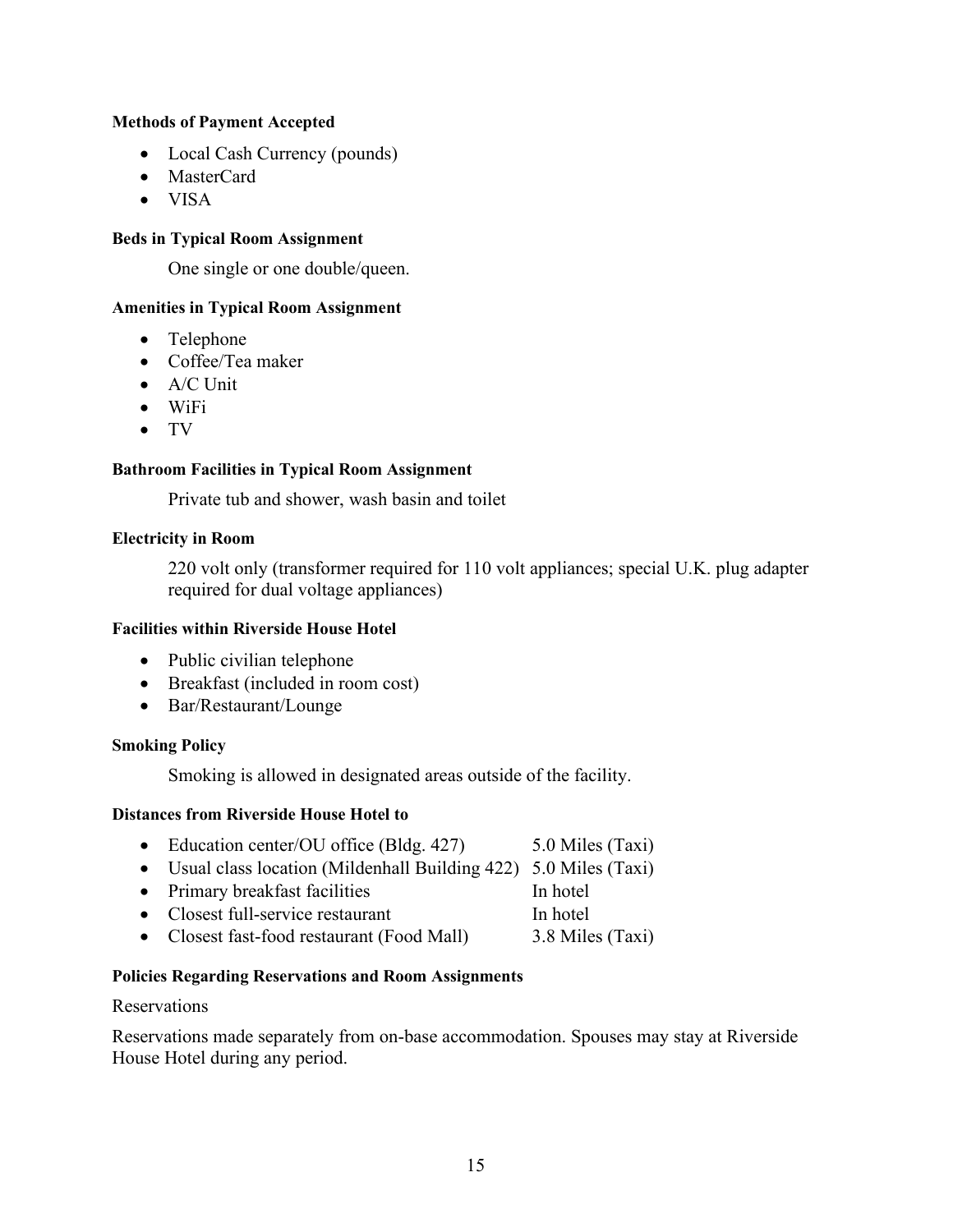# Check in

Room assignments are made prior to arrival based on accommodation booked.

### "Bumping"

Once reservations are made, "bumping" does not occur.

### Cancellations

Must be made 24 hours prior. Charges may be incurred for cancellations made 24 hours or less before the reservation unless the room can be re-let.

Policies Regarding Accompanying Persons

Spouses and children are allowed in off-base lodging. Any accompanying family, friends, etc. can be accommodated at additional cost and if either is beyond that which is normally provided it will be your responsibility to cover the difference.

# **Administrative Support at Lakenheath**

Please refer to the Extended Campus Faculty Guide for an overview of the duties and responsibilities of the OU Site Director.

# **Computer Support**

- Professors can arrange to use the computer for course-related tasks during regular office hours when equipment is not needed by the Site Director. Copying is not available in the office.
- Wireless internet access is typically available in billeting rooms. The lodging office also has "community computers" and wireless capabilities from which you may check email, weather, etc. Computer applications such as Word, Excel, etc. are not available and downloading is not permitted.
- Base library Work stations allow for internet access as well as full use of other applications/programs. Downloading is permitted, however, must conform to restrictions placed on "appropriate material." (Wireless access is also available for those patrons who have their own laptop and network card.)
- Enlisted Club (aka Rugby's) Features internet café-style workstations. Fairly limited in terms of usage capability: no downloading, printing, etc.

# **Audio/Visual Support**

| Equipment          | <b>Availability</b>                         |
|--------------------|---------------------------------------------|
| LCD                | Available                                   |
| In-focus projector | Available                                   |
| Desktop            | Available (wireless not available in class) |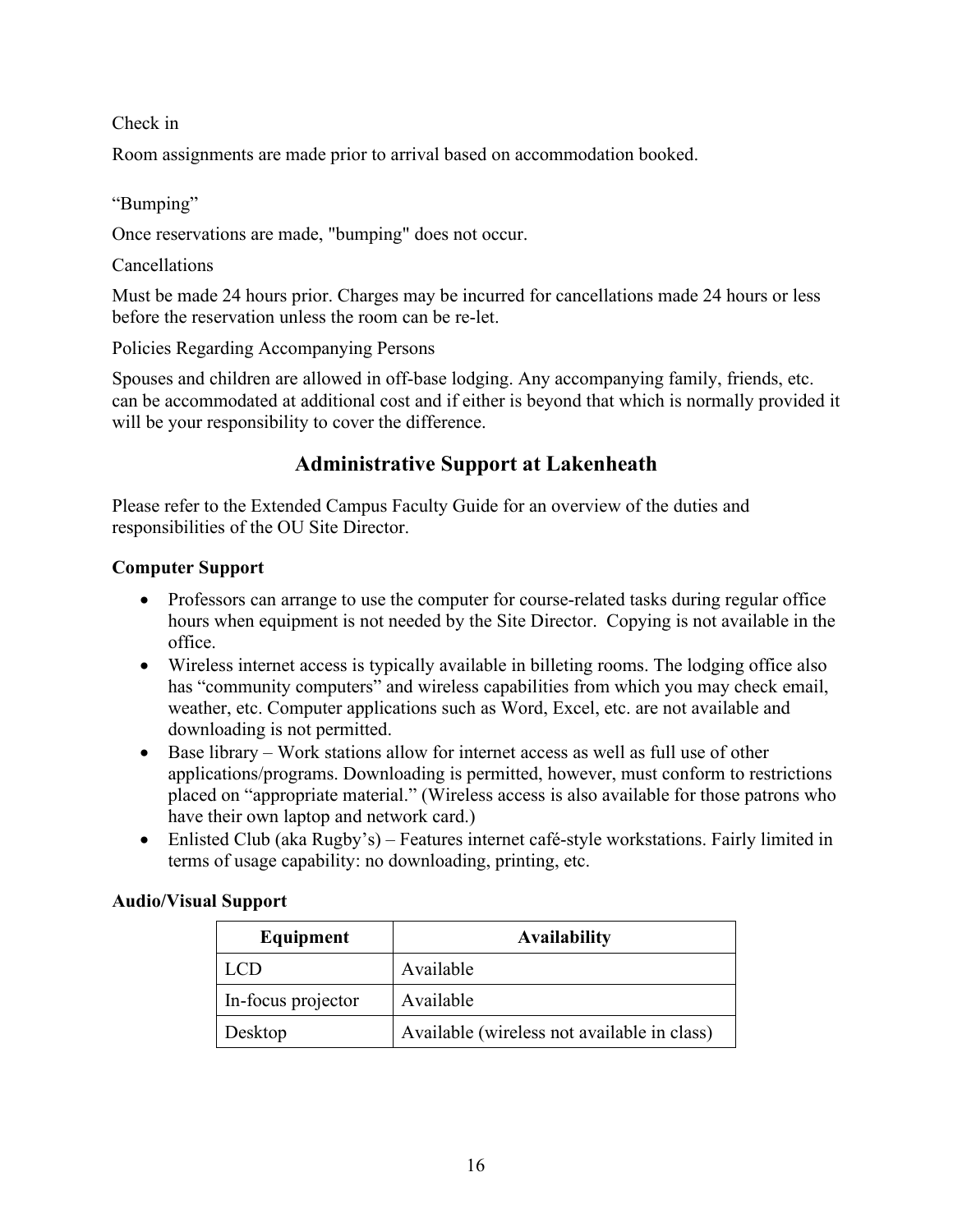# **Materials and Supplies**

Please return unused materials and supplies for the use of the next professor since supplies are limited.

| Equipment                                        | <b>Availability</b>                                        |
|--------------------------------------------------|------------------------------------------------------------|
| Eraser                                           | If needed, from Site Director                              |
| Dry board markers                                | If needed, from Site Director                              |
| Overhead transparencies                          | Faculty must bring own, none available                     |
| Office supplies (paper, clips,<br>staples, etc.) | Limited quantities available from Site Director            |
| Course materials                                 | Faculty must bring their own texts and course<br>materials |

# **Lakenheath Classroom Facilities**

# <span id="page-16-0"></span>**Hours of Class**

- Tuesday Friday: 1800-2130 (6:00-9:30 PM)
- Saturday & Sunday: 0830-1630 (8:30 AM-4:30 PM)

# **Primary Classroom Site:**

Education Center, Bldg. 948

# **Distance to classroom from:**

• Liberty Lodge: 2 blocks

# **Typical Classroom Assignment**

- Tables with Chairs
- Maximum Student Capacity: 30
- Dry Board/White Board
- Portable Smartboard
- Wired Internet Access
- Furniture may be moved if it's moved back.
- Eating and/or Drinking is not OFFICIALLY allowed in Classroom
- No Air Conditioning available/Heat available in winter months
- Wireless Internet is not available in the classroom
- A desktop computer with LAN internet access is available in the classroom; it is recommended that professors bring a thumb drive loaded with their presentations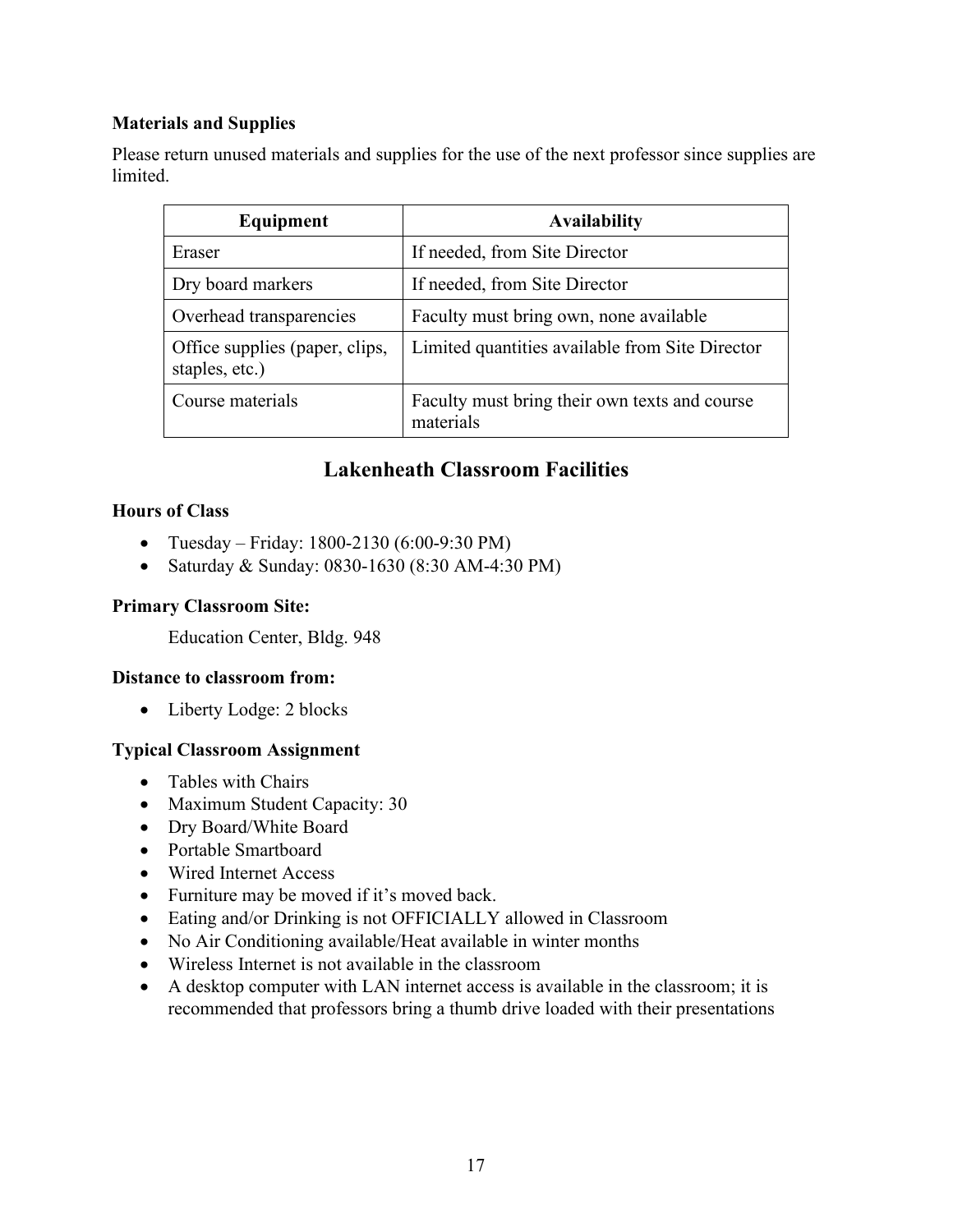#### **Facilities near Classroom**

| <b>Facility</b>                 | Location                                         |
|---------------------------------|--------------------------------------------------|
| Restrooms                       | On Site                                          |
| Snack bar/fast food restaurants | Burger King/Rugbie's/Little Great Pizza<br>Place |
| Smoking area                    | Outside classrooms                               |

#### **Audio/Visual Equipment**

- LCD projector and screen
- DVD player (only works with desktop computer provided in classroom)
- Desktop (has an external DVD player) Can be connected to LCD projector listed above

### **Building Security**

A building monitor will unlock and lock classroom facilities. Contact information will be provided to professor by Site Director.

#### **In case of an emergency:**

- Security police: 999
- Ambulance: 999
- Fire: 999

# **Other Classroom Policies and Procedures**

- Room assignments are coordinated through the education center.
- <span id="page-17-0"></span>• Instructor and students are responsible for the condition of the classroom.

# **Library at RAF Lakenheath**

#### **Location**

Building 907

#### **Phone**

Military: 226-3713/3855 Civilian: (01638) 52-3713/3855

#### **Hours**

Monday through Saturday: 1000 – 1800 (10:00 am – 6:00 pm) Sunday: 1000 – 1700 (10:00 pm – 5:00 pm)

# **Type of Library**

Base library featuring fiction/non-fiction collections and reference.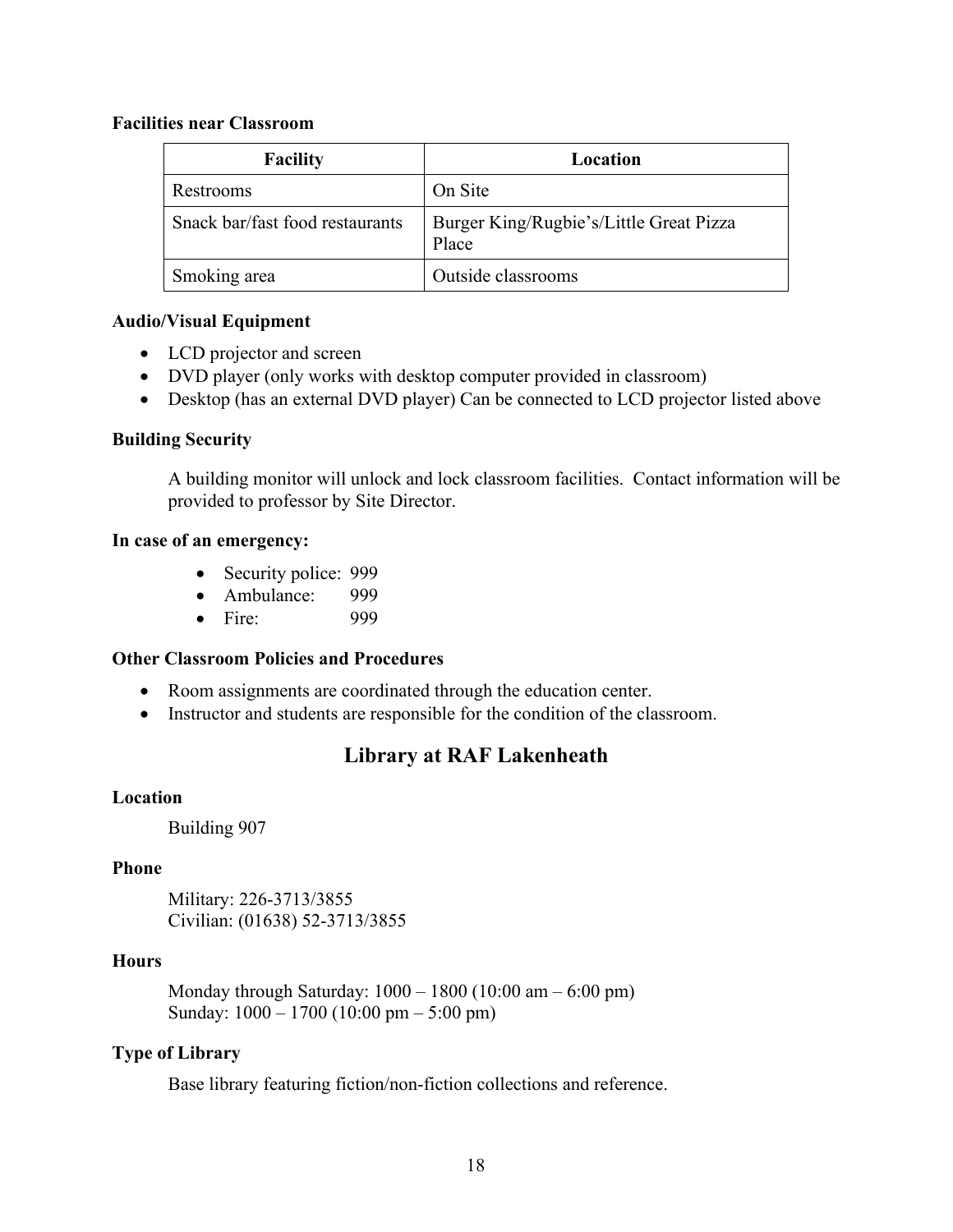| <b>Resource</b>           | <b>Availability</b>                                                                      |
|---------------------------|------------------------------------------------------------------------------------------|
| Circulating book holdings | 32,000                                                                                   |
| Reference book holdings   | 5% of holdings                                                                           |
| Periodical holdings       | Popular, mission-essential educational and current affairs                               |
| CD-ROM holdings           | ProQuest (magazines, articles)                                                           |
| <b>ERIC</b> holdings      | Hard copies only                                                                         |
| Video tapes               | Family, popular, CLEP                                                                    |
| Other resources           | Photocopying (10 cents per copy), audio tapes (mostly<br>fiction) and inter-library loan |

#### **Lending Policies and Procedures**

- Loan period for books: 3 weeks
- <span id="page-18-0"></span>• Loan period for video tapes: 1 week

# **In Case of an Emergency While at RAF Lakenheath**

#### **Emergency Phone Numbers**

| <b>Service</b>         | <b>Phone number</b>                    |
|------------------------|----------------------------------------|
| Ambulance              | Military: 999; Civilian: 01638-522444  |
| Fire                   | Military: 999; Civilian: 01638-521117  |
| <b>Military Police</b> | Military: 999; Civilian: 01638-52-2333 |
| <b>Base Operator</b>   | Military: 999                          |

#### **Civil Engineers – Direct Work Service (DWS)**

- Duty hours: Ext 1856; Civilian:01638-52-1856
- Non-duty hours: Ext 3665; Civilian: 01638-52-3665

#### **Red Cross**

- Duty hours: Ext 1855/2271
- Non-duty hours: Ext 2121

#### **Medical Facilities**

US Military: 48 Med Group (USAF)

- Main hospital: Bldg 932
- Primary care clinic: Bldg 959
- Phone: 226-8010 or 01638 528010
- Civilian phone: 01638-52-8010
- Appointments: Monday through Friday:  $0800 1600 (8:00 \text{ am} 4:00 \text{ pm})$